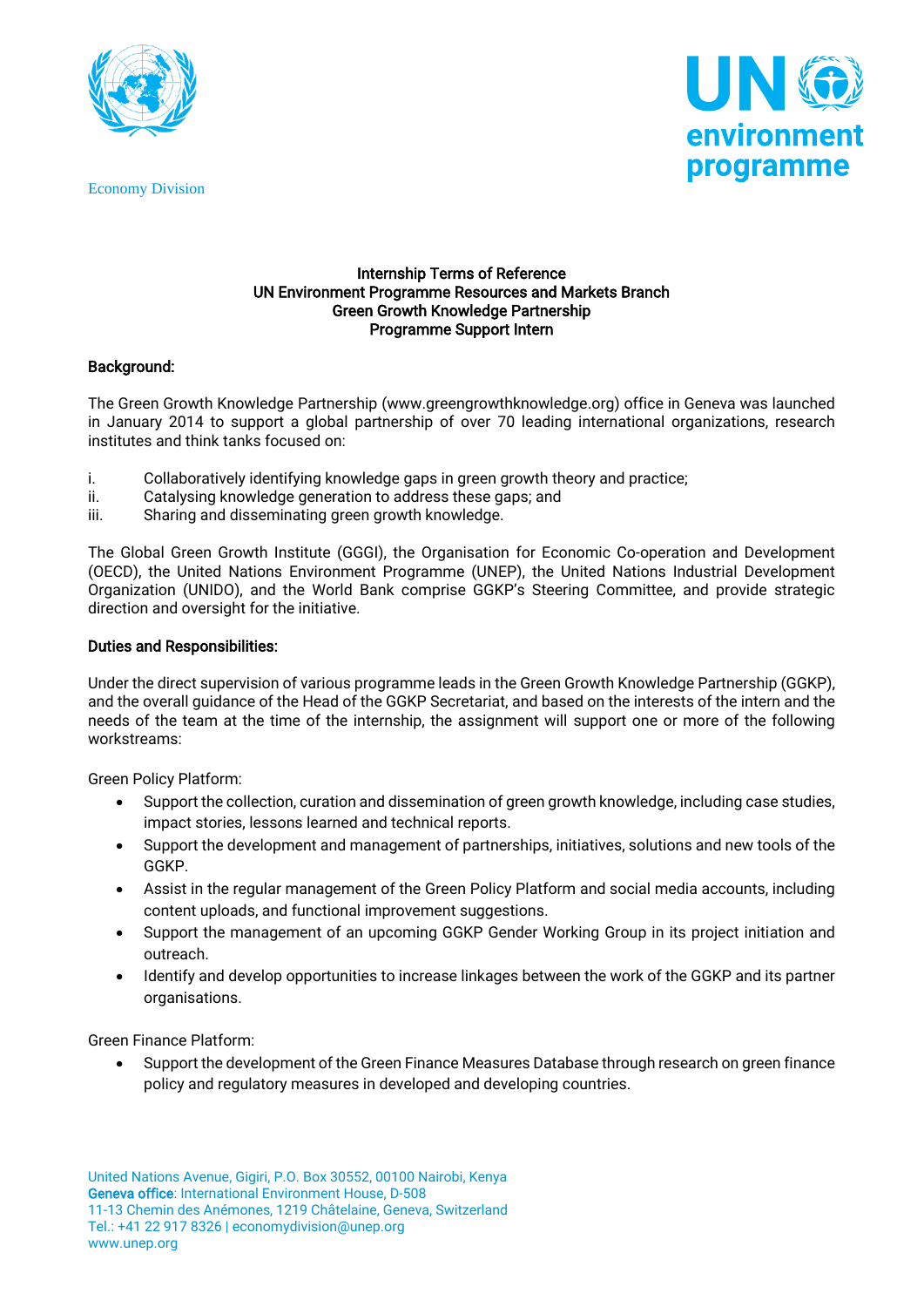

Economy Division



- Identify new knowledge products focused on green finance and monitor media related green finance and knowledge partners' activities.
- Support engagement on social media and the publication of blog posts.

Green Industry Platform:

- Source and review resource efficiency knowledge products (e.g. technical guidance, case studies, training) relevant to small and medium-sized enterprises (SMEs).
- Research existing national and international SME resource efficiency training and financing programs in target countries

Research Programme:

- Support and facilitate the GGKP research programme and its working groups on: i) natural capital; ii) metrics and indicators; and iii) others as necessary.
- Identify, assess, collect and categorize green growth resources to be part of the GGKP resource library, including green growth research, data and case studies.
- Identify and collect information on projects being carried out by GGKP partners and other leading organizations in the field of green growth.
- Collect and draft, as appropriate, meeting summaries, background notes and abstracts of green growth research and analysis.
- Support the GGKP office in organizing research-related meetings and web content.

Communications and Community Development:

- Draft, edit and promote digital and printed promotional and informational materials on green growth topics.
- Contribute to the development of GGKP's online community space, the "Green Forum", through support in drafting, curating posts, moderating discussion groups and updating thematic pages.

# **Qualifications**

Strong communication, teamwork, task management and organizational skills, as well as client orientation and a high degree of self-motivation, are required. Previous work experience in communication, marketing, advertising, project management or public administration would be a plus.

# **Education**

Recent graduates (within 1 year of graduation from last academic degree), current students who are enrolled in final year of undergraduate degree, Master's or PhD programme in international studies, development studies, environmental studies, public policy, public administration, economics, and/or related fields.